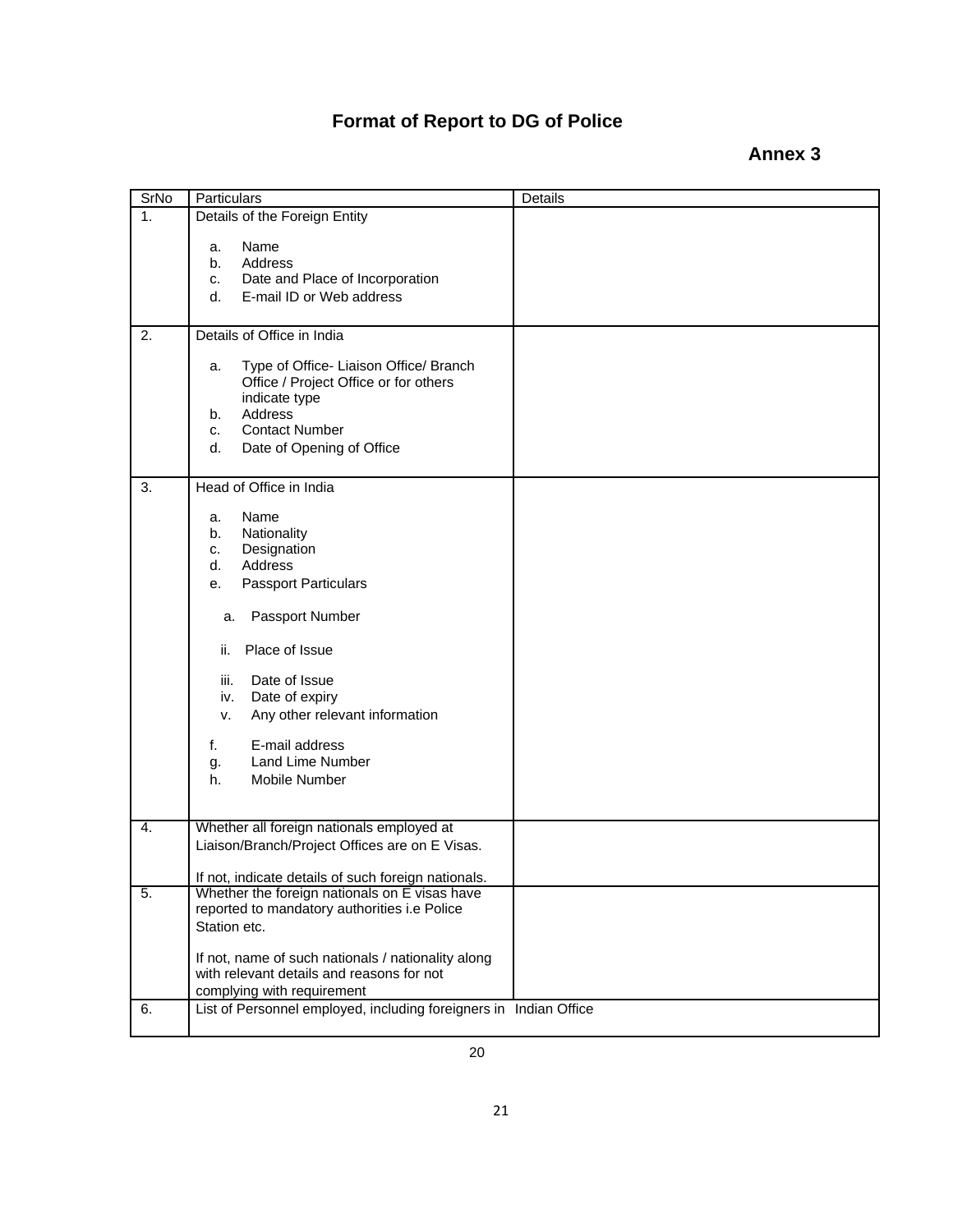|             | Foreigners                                                                                                                           |                                                                                                    |           |                   |             |                                             |                                          |                                  |                                          |                                                               |                                         |                             |                                        |                                              |                |                                                              |  |
|-------------|--------------------------------------------------------------------------------------------------------------------------------------|----------------------------------------------------------------------------------------------------|-----------|-------------------|-------------|---------------------------------------------|------------------------------------------|----------------------------------|------------------------------------------|---------------------------------------------------------------|-----------------------------------------|-----------------------------|----------------------------------------|----------------------------------------------|----------------|--------------------------------------------------------------|--|
| SI.No.      | Name                                                                                                                                 |                                                                                                    | Parentage |                   | Nationality |                                             | Age                                      | E-mail &<br>Mobile<br>Particular |                                          | Passport<br>& Visa<br>Particulars                             |                                         |                             | Desgn./<br>Profession                  |                                              |                | Date of<br>Entry<br>into<br>India<br>and<br>Place<br>of stay |  |
|             |                                                                                                                                      |                                                                                                    |           |                   |             |                                             |                                          |                                  |                                          |                                                               |                                         |                             |                                        |                                              |                |                                                              |  |
|             | Indians                                                                                                                              |                                                                                                    |           |                   |             |                                             |                                          |                                  |                                          |                                                               |                                         |                             |                                        |                                              |                |                                                              |  |
| $SI$ . No   | Name                                                                                                                                 |                                                                                                    |           |                   | Parentage   |                                             | Age                                      |                                  |                                          | E-mail & mobile<br>particulars                                |                                         |                             |                                        |                                              |                | Designation/<br>Profession.                                  |  |
|             |                                                                                                                                      |                                                                                                    |           |                   |             |                                             |                                          |                                  |                                          |                                                               |                                         |                             |                                        |                                              |                |                                                              |  |
| 7.          | List of foreigners other than employees who visited Indian Office in connection with the activities of the<br>company, with details. |                                                                                                    |           |                   |             |                                             |                                          |                                  |                                          |                                                               |                                         |                             |                                        |                                              |                |                                                              |  |
| SI.No       | Name                                                                                                                                 |                                                                                                    | Parentage |                   | Nationality |                                             |                                          | Age                              |                                          | Purpose<br>of visit                                           |                                         | Designation /<br>Profession |                                        | Date of visit /<br>Place of stay in<br>India |                |                                                              |  |
|             |                                                                                                                                      |                                                                                                    |           |                   |             |                                             |                                          |                                  |                                          |                                                               |                                         |                             |                                        |                                              |                |                                                              |  |
| 8.          | Projects / Contracts / Collaborations worked upon or initiated during the year alongwith details                                     |                                                                                                    |           |                   |             |                                             |                                          |                                  |                                          |                                                               |                                         |                             |                                        |                                              |                |                                                              |  |
| SI.No       | Name of                                                                                                                              | Project/Contract/Collaboration                                                                     |           | Indian<br>partner | Name of     |                                             | Nature of<br><b>Business</b><br>Activity |                                  | Approx.<br>value of<br>Project /<br>Work |                                                               | Place /<br>Area of<br>project /<br>Work |                             | Period<br>of<br>Project<br>/ work      |                                              | force<br>India | Approx.<br>number of<br>foreign work<br>required in          |  |
|             |                                                                                                                                      |                                                                                                    |           |                   |             |                                             |                                          |                                  |                                          |                                                               |                                         |                             |                                        |                                              |                |                                                              |  |
|             |                                                                                                                                      |                                                                                                    |           |                   |             |                                             |                                          |                                  |                                          |                                                               |                                         |                             |                                        |                                              |                |                                                              |  |
| 9.<br>SI.No |                                                                                                                                      | List of equipment imported for business activities in India<br>Name / Technical Details<br>Purpose |           |                   |             |                                             |                                          |                                  |                                          | Date of Import into India /<br>Place of Installation in India |                                         |                             |                                        |                                              |                |                                                              |  |
|             |                                                                                                                                      |                                                                                                    |           |                   |             |                                             |                                          |                                  |                                          |                                                               |                                         |                             |                                        |                                              |                |                                                              |  |
| 10.         | Details of suppliers or services rendered to the Government Sector                                                                   |                                                                                                    |           |                   |             |                                             |                                          |                                  |                                          |                                                               |                                         |                             |                                        |                                              |                |                                                              |  |
| SI.No       |                                                                                                                                      | Name of Supplier / Service                                                                         |           |                   |             | Name of Government Organisation /<br>Agency |                                          |                                  |                                          |                                                               |                                         |                             | Approx Value of supplies /<br>services |                                              |                |                                                              |  |
|             |                                                                                                                                      |                                                                                                    |           |                   |             |                                             |                                          |                                  |                                          |                                                               |                                         |                             |                                        |                                              |                |                                                              |  |
| 11          | Details of places / states visited along with dates, accommodation used.                                                             |                                                                                                    |           |                   |             |                                             |                                          |                                  |                                          |                                                               |                                         |                             |                                        |                                              |                |                                                              |  |